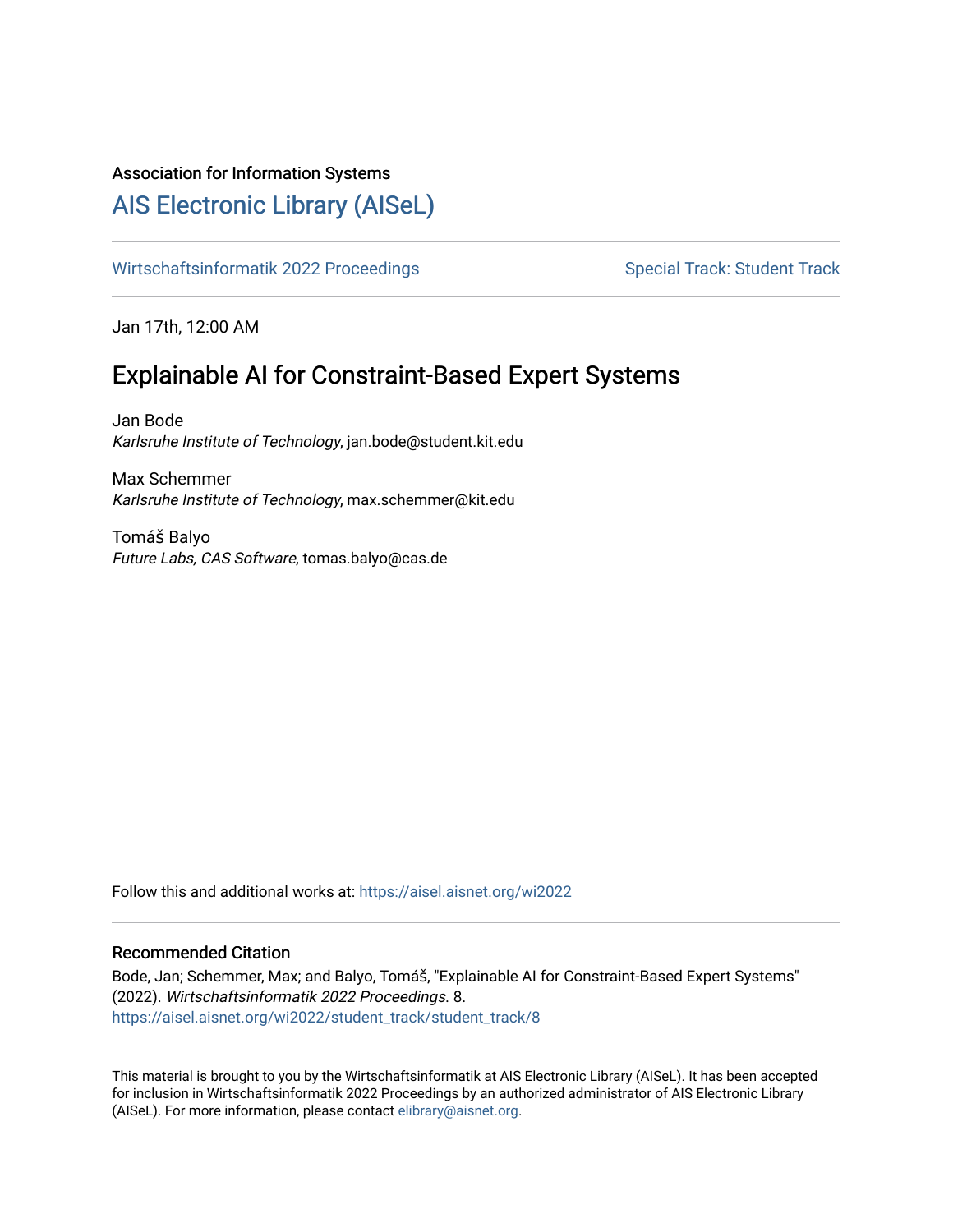# Explainable AI for Constraint-Based Expert Systems

Jan Bode<sup>1,2</sup>, Max Schemmer<sup>1</sup>, and Tomáš Balyo<sup>2</sup>

 $<sup>1</sup>$  KIT, Karlsruhe, Germany</sup> jan.bode@student.kit.edu, max.schemmer@kit.edu 2 Future Labs, CAS Software, Karlsruhe, Germany tomas.balyo@cas.de

Abstract. *The need to derive explanations from machine learning (ML)-based AI systems has been addressed in recent research due to the opaqueness of their processing. However, a significant amount of productive AI systems are not based on ML but are expert systems including strong opaqueness. A resulting lack of understanding causes massive inefficiencies in business processes that involve opaque expert systems. This work uses recent research interest in explainable AI (XAI) to generate knowledge for the design of explanations in constraint-based expert systems. Following the Design Science Research paradigm, we develop design requirements and design principles. Subsequently, we design an artifact and evaluate the artifact in two experiments. We observe the following phenomena. First, global explanations in a textual format were well-received. Second, abstract local explanations improved comprehensibility. Third, contrastive explanations successfully assisted in the resolution of contradictions. Finally, a local tree-based explanation was perceived as challenging to understand.*

Keywords: Explainable Artificial Intelligence, Expert Systems, Constraints, Configuration

## 1 Introduction

Expert systems are one of the most successful and widespread applications of AI [\[1–](#page-13-0)[3\]](#page-13-1). They are designed to emulate the decision-making process of human experts [\[4\]](#page-13-2) and find applications in various industries, including engineering, telecommunication, smart manufacturing, and construction [\[3,](#page-13-1) [5,](#page-13-3) [6\]](#page-13-4).

While traditional expert systems rely on rule-based knowledge representation in form of if-then rules [\[7\]](#page-13-5), more modern systems dependent on complex and opaque models [\[8,](#page-13-6)[9\]](#page-13-7). A particularly important type of model-based expert systems are constraintbased approaches because they offer great functionality in terms of knowledge representation and inferential competence due to a separation of knowledge representation and reasoning [\[10,](#page-13-8) [11\]](#page-13-9). Instead of if-then rules, they depend on constraints to formulate relationships between variables and constraint solvers to compute a valid solution. Nevertheless, constraint-based expert systems do not come without their challenges. While the reasoning of constraint-based expert systems is more efficient compared to rule-based systems [\[9\]](#page-13-7), it relies on *black box* constraint solvers that compute an output based on an input in form of constraints [\[12\]](#page-13-10). These advanced reasoning capabilities confront users with the problem that certain decisions are increasingly hard to understand [\[13\]](#page-13-11).

17th International Conference on Wirtschaftsinformatik February 2022, Nürnberg, Germany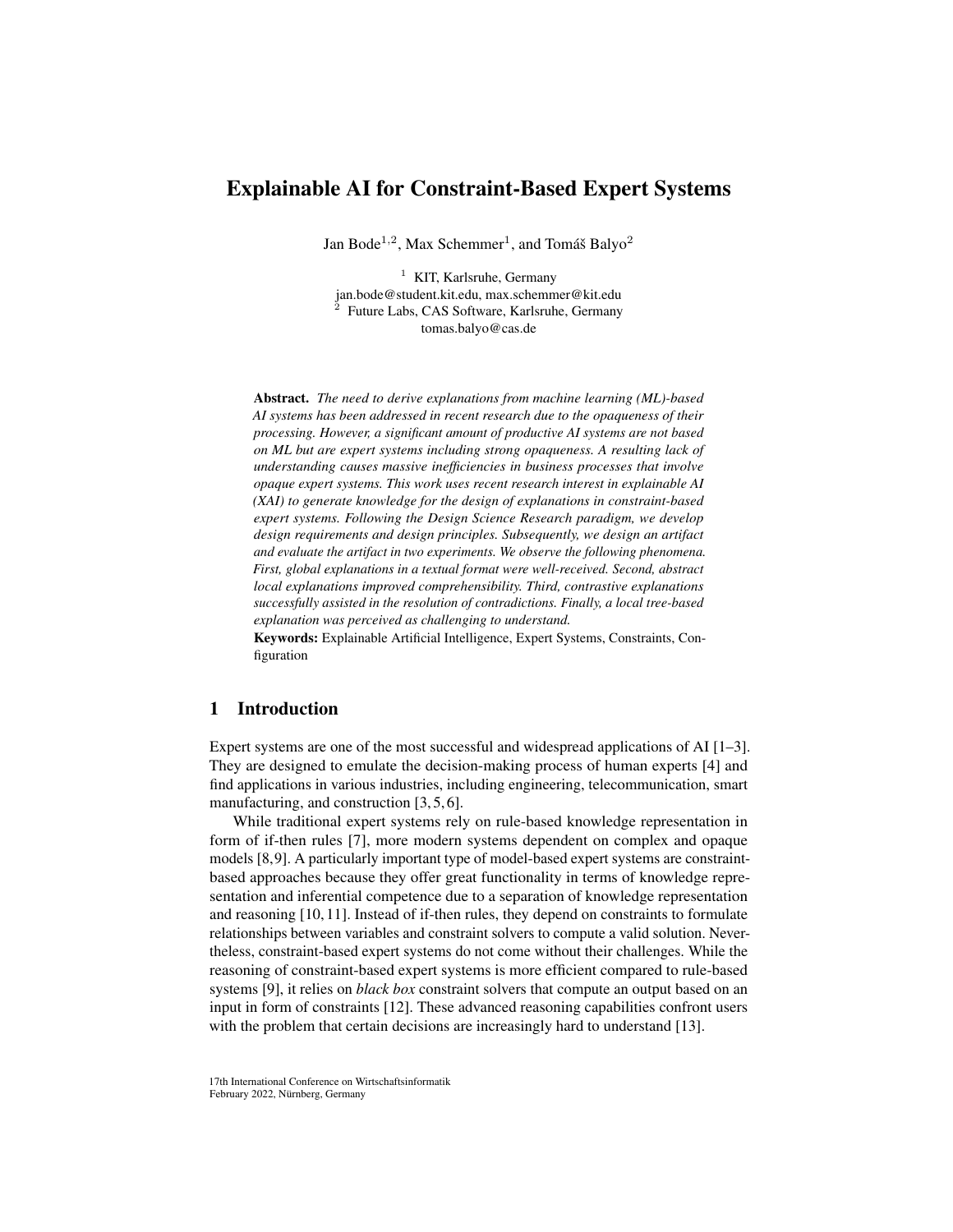Experience in business has shown that a lack of understanding leads to huge inefficiencies in the knowledge base debugging process. As a result, businesses rely on highly skilled developers to resolve the errors and comprehensibility issues. However, this is resource and time-consuming for all involved stakeholders. Therefore, constraint-based expert systems, should provide explanations on their reasoning.

Explainable AI (XAI) is a subfield of AI with the goal to make AI more understandable given a specific desideratum [\[14\]](#page-13-12). While XAI is not new, it has seen a renewed public and academic interest due to the rise of increasingly opaque machine learning (ML)-based systems that rely on black-box algorithms [\[15\]](#page-13-13). Most of the recent publications in XAI express an algorithm-centric view and rely on the researcher's intuition of a good explanation [\[16\]](#page-13-14). This is problematic because explanations for AI systems are usually requested by stakeholders with low technical understanding [\[17\]](#page-13-15). Therefore, an interdisciplinary collaboration between the fields of AI, social sciences, and humancomputer-interaction is needed [\[16\]](#page-13-14). Furthermore, current approaches lack commonly agreed-on design principles for developing user-centric XAI systems [\[17\]](#page-13-15).

In this work, we use a user-centric approach that combines knowledge from recent publications in XAI and social sciences to derive design knowledge for explainable constraint-based expert systems and thereby answer the following research question:

*RQ: How to design explanations in constraint-based expert systems?*

This paper aims to answer the research question by performing a full Design Science Research (DSR) cycle consisting of the following phases: *Awareness of the problem*, *Suggestions*, *Development*, *Evaluation* and *Conclusion* [\[18\]](#page-13-16). We derive, implement, and evaluate design requirements and design principles for user-centric explanations in constraint-based expert systems. We identify design issues users currently face in two steps. First, we identify issues in a review of recent publications. Second, we conduct expert interviews with multiple stakeholders of a constraint-based product configurator. Product configurators serve as a great example because they have a high level of humancomputer interaction. We use the identified issues to derive design requirements and design principles. In the next step, we use the derived design principles to develop an artifact. The artifact consists of an explanation subsystem, which we integrate into an existing software product. For the evaluation of the DSR project, we conduct two think-aloud experiments and a follow-up interview with two participants to test the utility of the explanation subsystem. The result of this work is design knowledge in the form of design principles and design requirements. Additionally, we point out implications for future research in XAI.

# 2 Foundations & Related Work

In this Section we describe the theoretical foundations for the design of explanation subsystems in constraint-based expert systems and introduce related work in this field.

### 2.1 Expert Systems

Expert systems are a subfield of AI [\[19\]](#page-13-17) and are computer programs that use or represent the knowledge of human experts to provide high-quality performance in a specific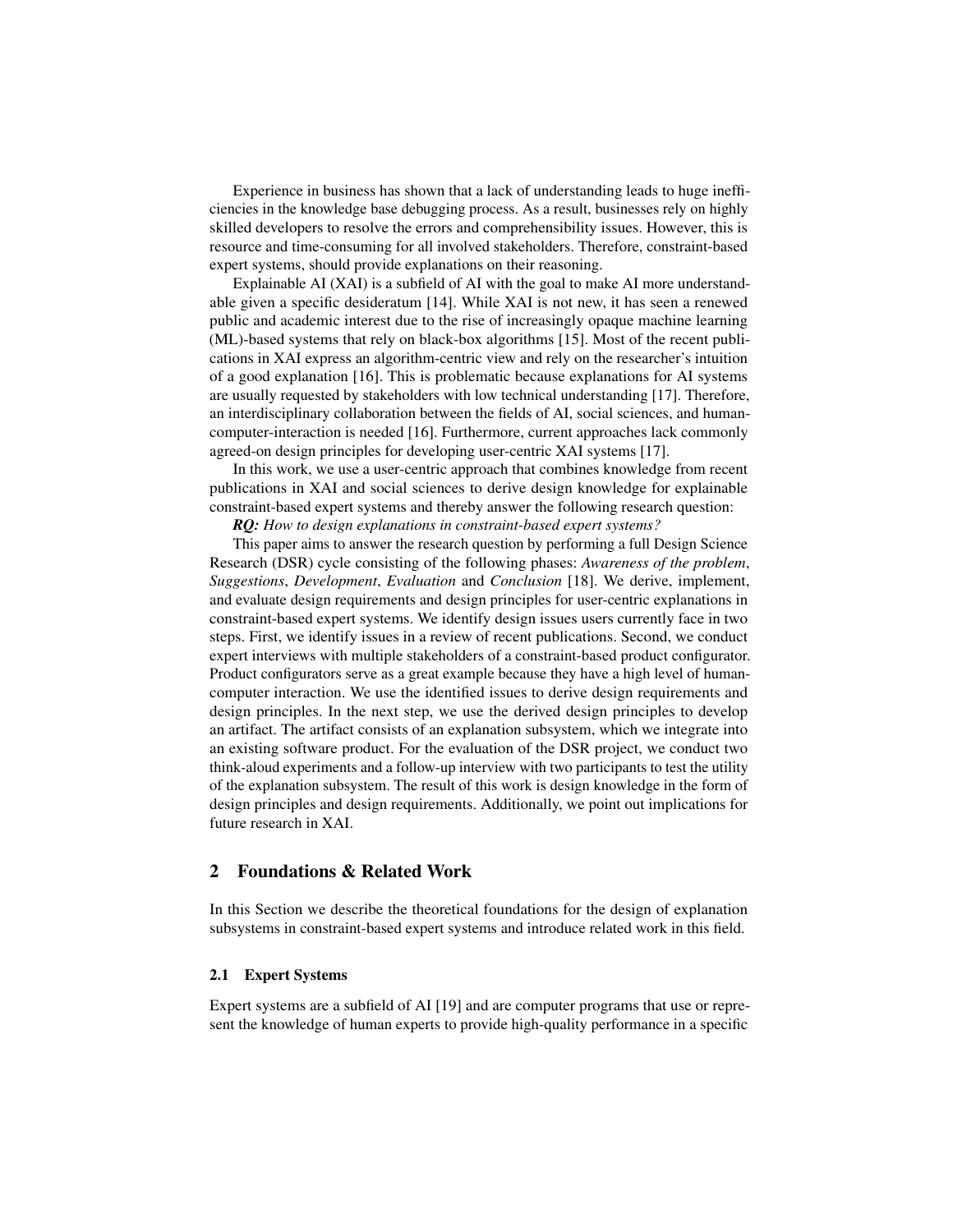domain [\[3\]](#page-13-1). Expert systems are used to automate and guide decision-making and problemsolving processes [\[3\]](#page-13-1). The most widespread types of expert systems are rule-based and model-based systems. Rule-based systems rely on *if-then* rules to represent knowledge. For example, *if* temperature below 0°C, *then* water freezes. Model-based systems rely on a model to represent complex relationships between variables. The main advantage in comparison with rule-based systems is the separation of knowledge representation and reasoning [\[11\]](#page-13-9). *Constraint-based systems* are a specific type of model-based expert systems. They rely on constraints to model relationships between variables [\[20\]](#page-13-18). Constraints restrict the number of possible solutions. For a valid solution, all constraints must be satisfied. This approach has two main strengths. First, it allows users to reach new innovative solutions. Second, it can prove that problems have no solution. The drawback is the work associated with the correct modeling of the domain knowledge. For example, a car manufacturer reserves specific colors for the premium model. This sets a constraint on the available color options for the base model.

### 2.2 Explainable Artificial Intelligence (XAI)

XAI is concerned with the design of explanations that make AI systems understandable for human stakeholders [\[16\]](#page-13-14). Explanations are required if AI systems are too complex or too opaque to allow for human oversight [\[21\]](#page-14-0). However, while many researchers agree on the goal of *making AI systems understandable*, different stakeholders have different desiderata. The term desiderata refers to stakeholder's "interests, goals, expectations, needs, and demands regarding AI systems" [\[14,](#page-13-12) 2]. We differentiate between three categories of explanations: *global, local*, and *counterfactual*.

*Global explanations.* Global explanations aim to support the general understanding of the AI system. They do not provide information on a certain output or decision. Global methods aim to answer *how-questions* [\[17\]](#page-13-15). For example, *how does the system work?*. They provide general information. Common global explanation methods are: *global feature importance, decision tree approximation*, and *rule extraction* [\[17\]](#page-13-15). Global feature importance describes the influence of specific features for the whole model. Decision trees approximate and visualize possible decision paths, while rule-extraction approximates the model with a set of rules.

*Local explanations.* Local explanations aim to support the understanding of a specific output or decision the system reached. They refer to *why-questions* [\[17\]](#page-13-15). Local explanations provide insights, *why a system reached a specific conclusion*. Common methods are *local rules*, and *local trees*. Local rules describe the rules used to reach a certain conclusion. Local trees visualize the decision tree path.

*Counterfactual explanations.* Counterfactual explanations inspect how changes in the input may influence the output. They allow users to assess how they can reach a different (desired) decision. They refer to *what if, why, why not, and how to be that-questions* [\[17\]](#page-13-15). For example, *how can I reach a more favorable insurance class? Contrastive features* is a common method that describes which feature needs to be changed for the system to reach a different (desired) conclusion or output.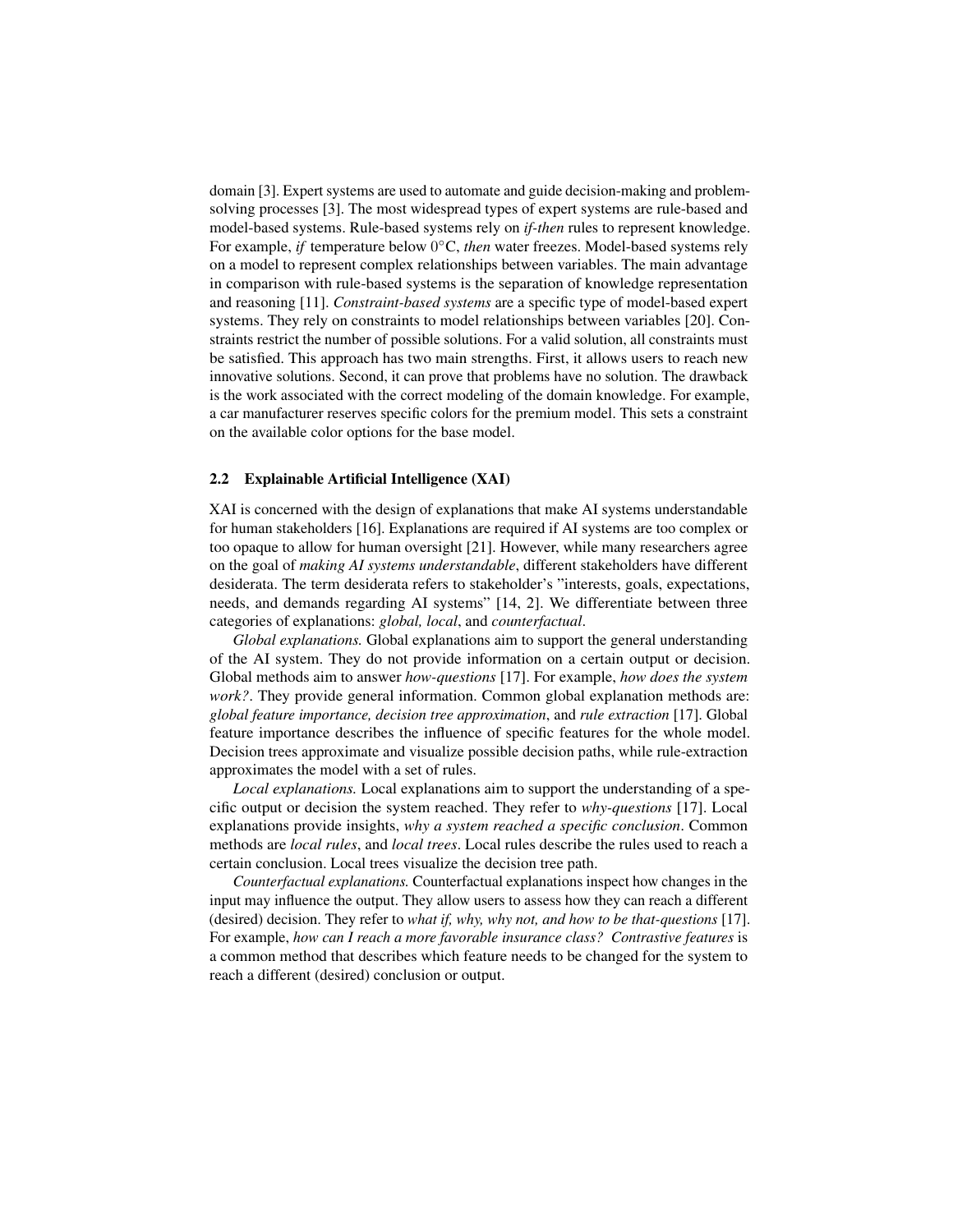#### 2.3 Related Work

Recent publications include the proposal of a framework for explanation subsystems in rule-based systems and step-wise explanations of constraint satisfaction problems [\[13,](#page-13-11)[22\]](#page-14-1). The framework proposes a combination of global- and local explanations in natural language [\[22\]](#page-14-1). However, the focus on rule-based expert systems limits the transferability to this work. The step-wise approach calculates and visualizes each reasoning step in a matrix to make the reasoning more transparent and understandable [\[13\]](#page-13-11). As a result, the approach is promising for explanations with a high need for detail. However, the explanation steps drastically increase with more complex problems. This makes the step-wise approach unfeasible for complex problems.

### <span id="page-4-1"></span>3 Methodology

In this paper we utilize the methodology of DSR. DSR "is a research paradigm in which a designer answers questions relevant to human problems via the creation of innovative artifacts, thereby contributing new knowledge to the body of scientific evidence" [\[23,](#page-14-2) 5]. The goal of DSR is to generate design knowledge and theoretical insights [\[24\]](#page-14-3). This can be achieved by building a theory-based artifact, or by implementing empirically derived design principles [\[24\]](#page-14-3). This work focuses on the latter.

Following Vaishnavi and Kuechler (2015), a DSR cycle is an iterative process consisting of five phases, namely: *Awareness of the problem*, *Suggestions*, *Development*, *Evaluation* and *Conclusion* [\[18\]](#page-13-16). This work completes one iteration of the DSR cycle.

As a part of the DSR cycle we design, develop, and evaluate an explanation subsystem for the constraint-based product configurator *Merlin*[1](#page-4-0) . Configuration is a design activity of an artifact, based on a set of predefined components [\[25\]](#page-14-4). Configuration plays a leading role in the paradigm shift from mass production to mass customization [\[26\]](#page-14-5).

### 4 Designing an Explanation Subsystem

This Section describes the design process of an explanation subsystem for the constraintbased product configurator Merlin. It is structured according to the DSR phases presented in Section [3.](#page-4-1)

#### 4.1 Awareness of Problem

In the *awareness of problem* phase, we conduct semi-structured expert interviews to define the domain problem and analyze stakeholder desiderata. Additionally, we supplement the user desiderata with a review of recent publications in XAI.

<span id="page-4-0"></span><sup>&</sup>lt;sup>1</sup> Merlin is a commercial product configurator developed by CAS Software [https://www.](https://www.cas-merlin.de/) [cas-merlin.de/](https://www.cas-merlin.de/). It consists of three main components: M.Sales, M.Core, and M.Model. *M.Sales* facilitates the configuration activity. *M.Core* is responsible for the reasoning and *M.Model* allows users to access and edit the knowledge base.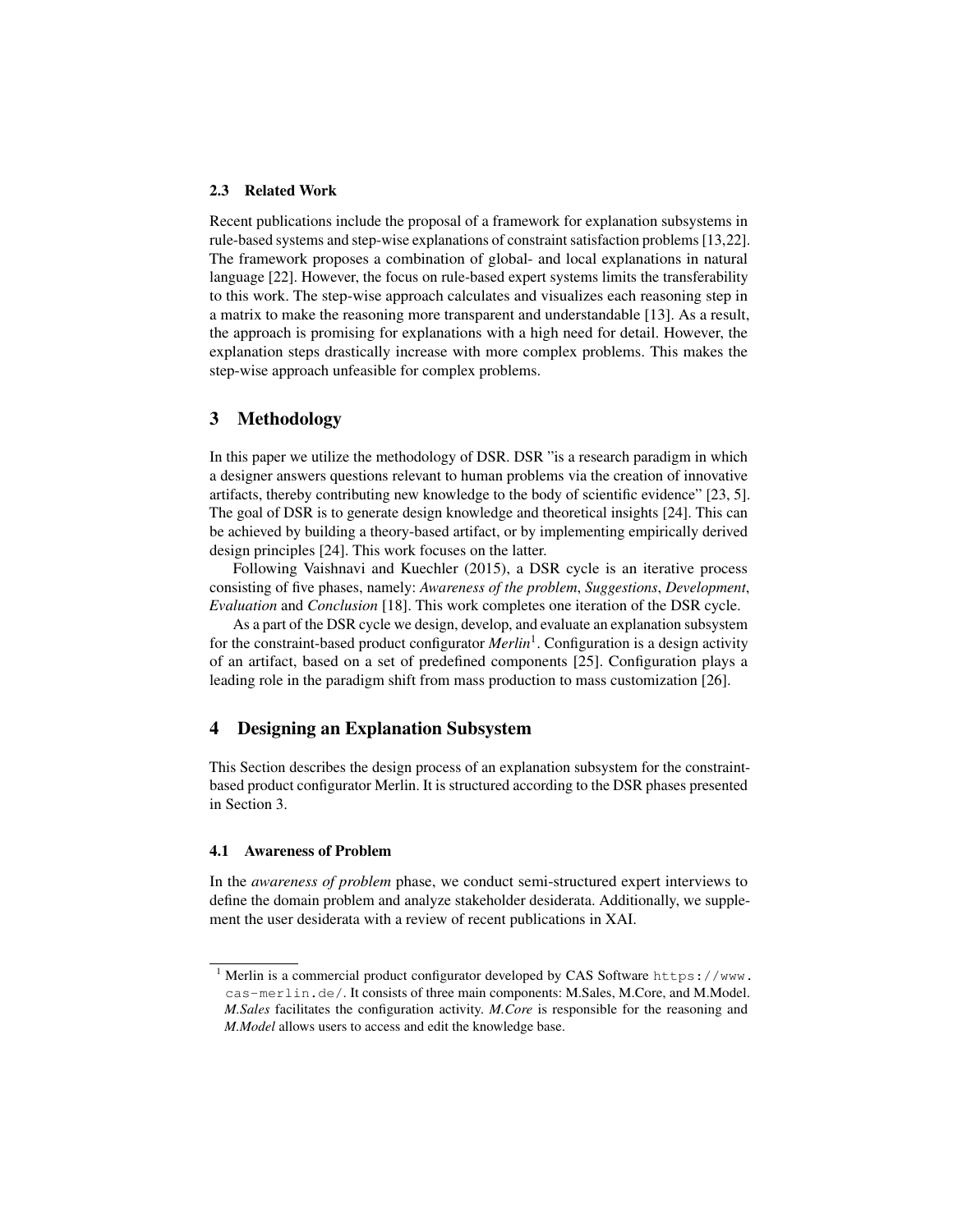We select semi-structured expert interviews because they provide in-depth insights and allow for open-ended and follow-up questions [\[27\]](#page-14-6). The goal of the expert interviews is to precisely identify the problem and understand users. We conducted the interviews with ten CAS employees from different divisions. In Table 1, we provide demographic data for all interviewees. We analyze the interviews using template analysis in MAXQDA [\[28\]](#page-14-7). We paraphrase all paragraphs and subsequently assign them to codes. We repeat this process for a second and third iteration to refine the code system. The interviews helped to identify the domain problem. During the interactive configuration task users can run into *contradictions*. Contradictions occur if a desired configuration is not available due to a set of constraints in the model. End-users face the problem that the configurator does not provide helpful feedback in case of a contradiction. As a result, users have a low understanding of the problem. This frequently leads to faulty or imprecise error reports that cause an inefficient and costly support workflow.

We derive the following user issue during the interviews: users are *unable to comprehend the contradiction* (Alpha, Iota). This results in several sub-issues. First, a *lack of transparency* (Epsilon, Eta). Second, users are *unable to verify the correct reasoning* (Kappa). Third, users are *unable to directly report an error* (Delta, Iota, Kappa) and last, users *do not receive recommendations on how to resolve the contradiction* (Alpha).

In addition we derive the following desiderata from recent publications: *trust, usability, usefulness, verification* [\[14\]](#page-13-12).

|  |  |  | Table 1. Interviewee demographics |
|--|--|--|-----------------------------------|
|--|--|--|-----------------------------------|

| Interviewee | $\alpha$ $\beta$ $\gamma$ $\delta$ $\epsilon$ $\zeta$ |  |  | $\theta$ | $\kappa$              |  |
|-------------|-------------------------------------------------------|--|--|----------|-----------------------|--|
| Age         |                                                       |  |  |          |                       |  |
| <b>Sex</b>  |                                                       |  |  |          | M M M F M M M M M M / |  |
|             |                                                       |  |  |          |                       |  |

#### 4.2 Suggestions

In this phase, we develop design requirements based on issues and literature desiderata identified in the previous phase. Afterward, we derive design principles based on the design requirements and recent publications.

Design Requirements (DR). The most frequently stated issue is that users do not comprehend the contradiction (Alpha, Iota). They do not understand *why* the contradiction occurs, neither do they understand *how* the contradiction occurs. Both question types refer to different types of explanation. The following requirement addresses the *how-question*.

DR 1: *The system should provide insights on how the general reasoning process works.*

"It would be most helpful to know why, why does a contradiction occur?" (Gamma). We address the *why-question* with the provision of selected information. The term *selected* is very important for this requirement. It addresses the issue that presenting the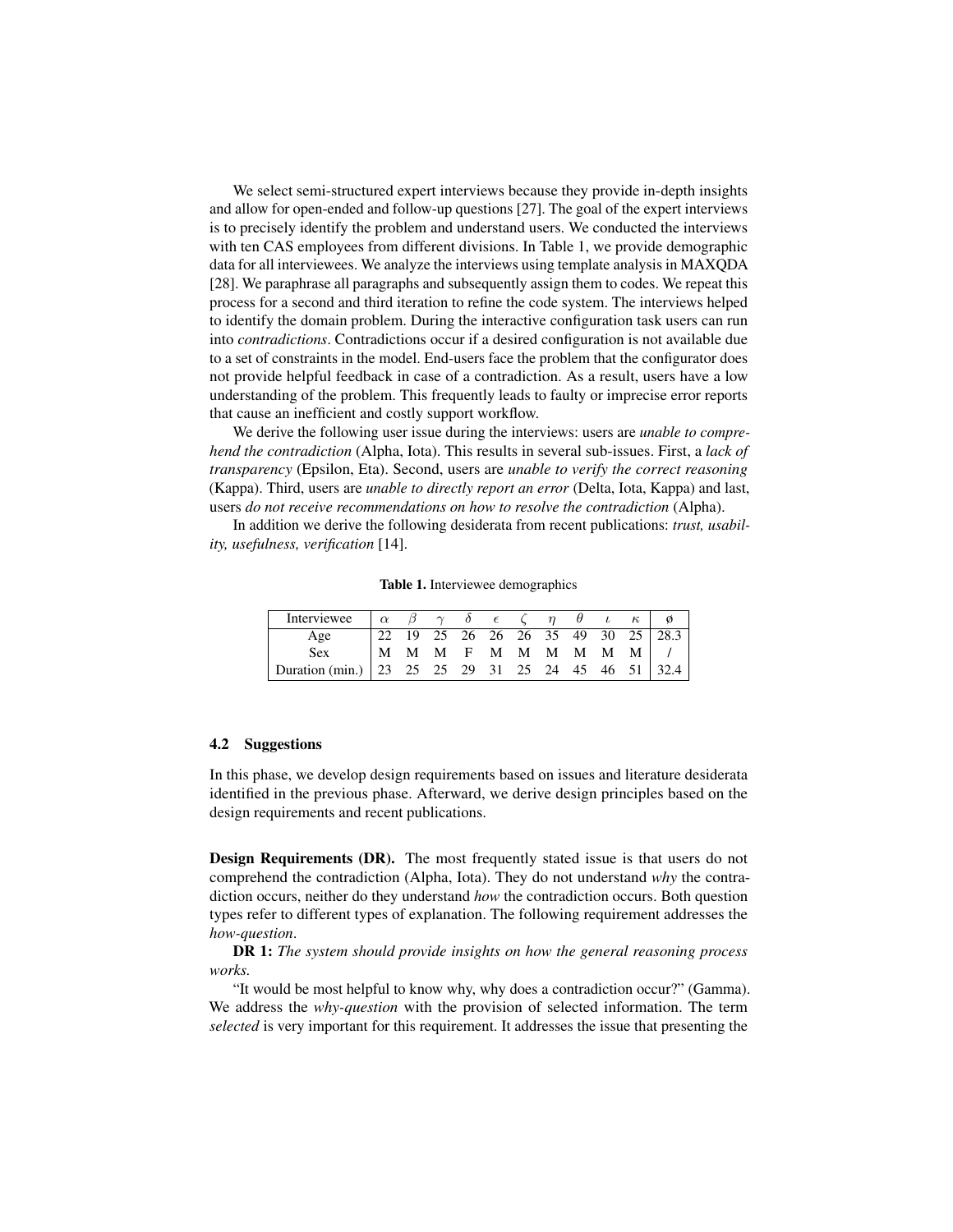cause attribution not necessarily qualifies as an explanation [\[16\]](#page-13-14). This is because people do not expect the complete cause, but rather a *selected* subset of causes [\[16\]](#page-13-14).

DR 2: *The system should provide selected information on why it made a certain decision.*

"First of all, you need to able to trust the system, you need to be able to verify a decision" (Eta). Another derived issue is the lack of transparency. A related literature desideratum is trust, since improved transparency fosters trust in AI systems [\[29\]](#page-14-8). Based on this, we derive the following requirement for explanation subsystems.

DR 3: *The system should be transparent regarding its capabilities and limitations.*

*It would be great to get some kind of recommendation on how to resolve the contradiction* (Alpha). During the interviews, we identified the issue that users cannot verify the reasoning process and are unable to assist in the resolution of a contradiction.

DR 4: *The system should assist users in the verification of the reasoning process and the resolution of the contradiction.*

Finally, we address the desideratum of usability. A more usable system can help users to reach a decision more quickly, and improve the decision quality [\[30\]](#page-14-9).

DR 5: *The system should be easy and intuitive to use.*

Design Principles (DP). This work uses the conceptual schema proposed in [\[31\]](#page-14-10) to formulate design principles based on the identified user-requirements. The following applies to all design principles. Implementers are designers and developers. Recipient users are end-users of the product configurator. The aim and context of the design principles correspond with the aim of this paper: *The design of user-centric explanations in constraint-based expert systems*.

The first design principle aims to satisfy requirements 1 and 3. Requirement 1 states that the system should provide information on *how* it works. Therefore, we propose to provide global explanations [\[17\]](#page-13-15). Furthermore, we address the issue of transparency formulated in Requirement 3.

DP 1: *Systems should provide a global explanation to increase transparency, trust, and global comprehensibility.*

The provision of a global explanation does not conflict with the provision of a local explanation. In contrast, local and global approaches can serve to reinforce one another [\[32\]](#page-14-11). The following design principle addresses Requirement 2 and 3. The *whyquestion* requires a local explanation [\[17\]](#page-13-15), while *information* in constraint-based expert systems refers to features, characteristics, and variables and their relationships. This measure also increases transparency by ensuring inspectability [\[29\]](#page-14-8).

DP 2: *Systems should provide a local explanation containing selected information on features, characteristics, and variables and their relationships to improve comprehensibility and transparency.*

The third design principle addresses Requirement 4. Requirement 4 states that the systems should assist users in the resolution of the contradiction. In our case, this refers to the *how to be that* question type. This question type requires a contrastive explanation [\[16,](#page-13-14) [17\]](#page-13-15).

DP 3: *Systems should provide a contrastive explanation to assist in the resolution of the contradiction.*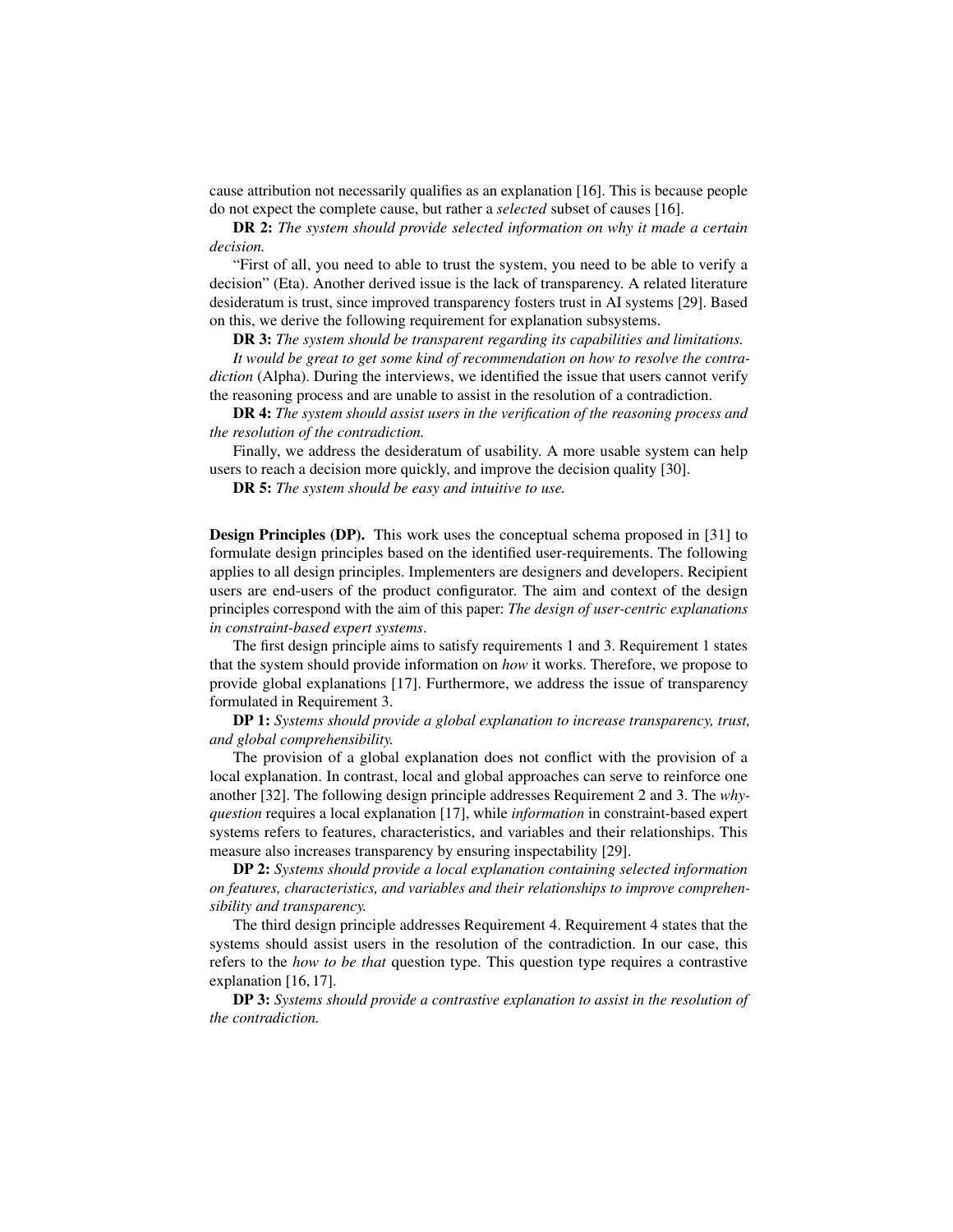The following design principle address Requirement 5 - *the system should be easy and intuitive to use*. In recent publications, many approaches, guidelines, and frameworks exist on how to design user-centric explanations, i.a. [\[33\]](#page-14-12). However, we address the requirement with a reduction of complexity - a usability issue stated during the interviews. We achieve this with the provision of information at different levels of abstraction. We derive the design principle as follows.

DP 4: *Systems should provide information at different levels of abstraction and detail to reduce complexity and improve comprehensibility and usability.*

We provide an overview of the design principles and addressed design requirements in Table 2.

| <b>Design</b><br><b>Principle</b> | <b>Description</b>                                                                                                                                                                                      | <b>Addressed</b><br><b>Requirements</b> |
|-----------------------------------|---------------------------------------------------------------------------------------------------------------------------------------------------------------------------------------------------------|-----------------------------------------|
| DP <sub>1</sub>                   | Systems should provide a global explanation to increase trans- 1, 3<br>parency, trust, and global comprehensibility.                                                                                    |                                         |
| DP <sub>2</sub>                   | Systems should provide a local explanation containing seleted 2, 3<br>information on features, characteristics, and variables and their<br>relationships to improve comprehensibility and transparency. |                                         |
| DP <sub>3</sub>                   | Systems should provide a contrastive explanation to assist in the 4<br>resolution of the contradiction.                                                                                                 |                                         |
| DP <sub>4</sub>                   | Systems should provide information at different levels of abstrac- 5<br>tion and detail to reduce complexity and improve comprehensibil-<br>ity and usability.                                          |                                         |

Table 2. Design principles and addressed design requirements

#### 4.3 Development

The explanation subsystem itself is embedded in the product configurator Merlin. Since the subsystem is directed towards end-users, we embedded it in the configuration interface of Merlin – M.Sales. In our case, the explanation subsystem aims to improve the understanding of contradictions that occur during the interactive configuration process. Therefore, the subsystem provides an explanation if a configuration step caused a contradiction. Based on the design principles, we derive the following design features.

*Two-step Explanation.* To address *DP 4*, we provide the explanation in two steps. At the first step the user receives a notification that a contradiction occurred. The notification provides basic information about the contradiction and allows the user to request a *Detailed report*. Figure 1 and 2 visualize both steps for a specific contradiction. The detailed report provides the following types of explanations.

*Global Explanation.* We provide an abstract global explanation to address *DP 1*, and *DP 4*. A predefined text explains the user *how* the system reasons.

*Local Explanation.* Furthermore, we divide the local explanation into two parts to address *DP 2*, and *DP 4*. We provide abstract information about the involved components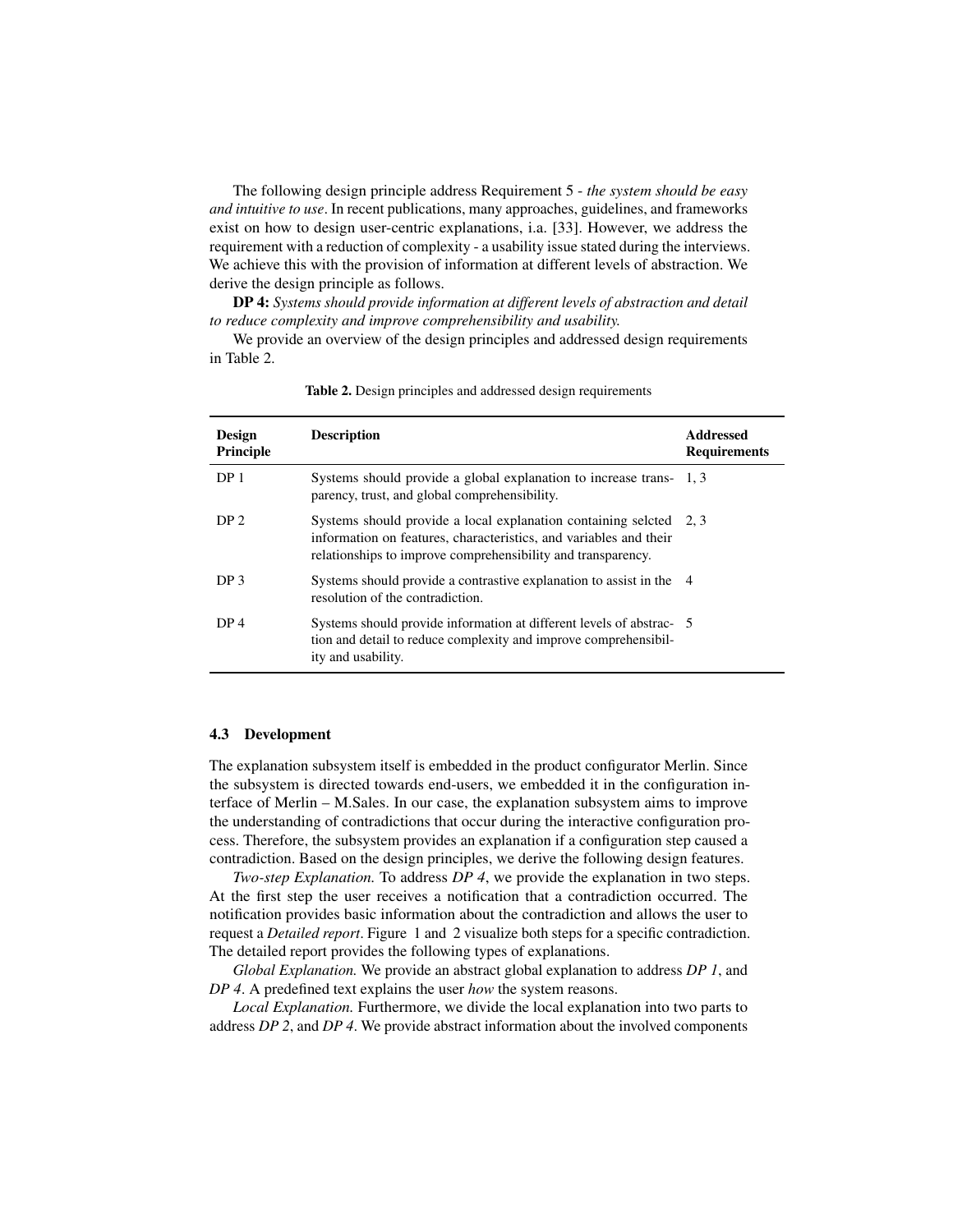

Figure 1. Developed explanation subsystem: Notification

of the contradiction and a an interactive tree-based explanation. The *Implication Tree* provides further information about involved components and their relationships.

*Recommendation.* Finally, we provide a recommendation on how to resolve the contradiction to address *DP 3*, and *DP 4*.

| Configure         | <b>ENL MounMont</b>                                                                                                                                                                                                                                                                                             | <b>Finish configuration</b> |  |  |  |  |  |
|-------------------|-----------------------------------------------------------------------------------------------------------------------------------------------------------------------------------------------------------------------------------------------------------------------------------------------------------------|-----------------------------|--|--|--|--|--|
|                   | Detailed Report<br><b>Close</b>                                                                                                                                                                                                                                                                                 |                             |  |  |  |  |  |
| v Price overviet  |                                                                                                                                                                                                                                                                                                                 | a.                          |  |  |  |  |  |
| Nan               | Why does this error occur?                                                                                                                                                                                                                                                                                      |                             |  |  |  |  |  |
|                   |                                                                                                                                                                                                                                                                                                                 | Ξ                           |  |  |  |  |  |
|                   | A contradiction occurs if user-selections and rules in the model implicate a feature to be selected and not selected at<br>the same time. Variables can cause contradictions, if they are assigned prohibited or multiple values.                                                                               |                             |  |  |  |  |  |
| <b>EN NewWork</b> | The reason for a contradiction is either an error in the model or an illegal user selection.                                                                                                                                                                                                                    |                             |  |  |  |  |  |
| <b>Summary</b>    | What caused the contradiction?                                                                                                                                                                                                                                                                                  |                             |  |  |  |  |  |
|                   | . The selection of Consultant Compensation - Expenditure caused a contradiction in Additional Costs - None                                                                                                                                                                                                      |                             |  |  |  |  |  |
|                   | . None is implicated by: Expenditure<br>. (Not) None is implicated by: Expenditure                                                                                                                                                                                                                              |                             |  |  |  |  |  |
|                   | <b>• Expenditure</b> cannot be implicated, and (Not) implicated at the same time $\rightarrow$ A contradiction occurs                                                                                                                                                                                           |                             |  |  |  |  |  |
|                   | Check out the implication tree below to get a detailed overview of all involved elements and their relationships                                                                                                                                                                                                |                             |  |  |  |  |  |
|                   | How to fix it?                                                                                                                                                                                                                                                                                                  |                             |  |  |  |  |  |
|                   | . Chose a selection of Additional Costs first, to see available options for Consultant Compensation                                                                                                                                                                                                             |                             |  |  |  |  |  |
|                   | . Report an error with last valid quote and user selection<br>$\circ$ Export quote $\pm$                                                                                                                                                                                                                        |                             |  |  |  |  |  |
|                   | O User selection: Expenditure                                                                                                                                                                                                                                                                                   |                             |  |  |  |  |  |
|                   | <b>Implication Tree</b>                                                                                                                                                                                                                                                                                         |                             |  |  |  |  |  |
|                   | The implication tree displays all elements involved in the contradiction and their relationships. Expand the first tree to to<br>understand why None is implicated. Expand the second tree to understand why (Not) None is implicated.<br>Select a node to display further information of the specific element. |                             |  |  |  |  |  |
|                   | (Not) Additional Costs - None (Characteristic)<br>۰,<br>Additional Costs - None (Characteristic)                                                                                                                                                                                                                |                             |  |  |  |  |  |
|                   |                                                                                                                                                                                                                                                                                                                 |                             |  |  |  |  |  |
|                   | © 2008 - 2021 CAS Software AG<br>Tenant "Sandbox:<br>Client v10.1.0<br>Server v10.1.0<br>admin"                                                                                                                                                                                                                 |                             |  |  |  |  |  |
|                   | Download log file                                                                                                                                                                                                                                                                                               |                             |  |  |  |  |  |
|                   |                                                                                                                                                                                                                                                                                                                 |                             |  |  |  |  |  |

Figure 2. Developed explanation subsystem: Detailed report

# 4.4 Evaluation

To test the utility of the artifact, we conduct two separate interviews via video call with screen sharing. The goal of the evaluation is to test whether the explanation subsystem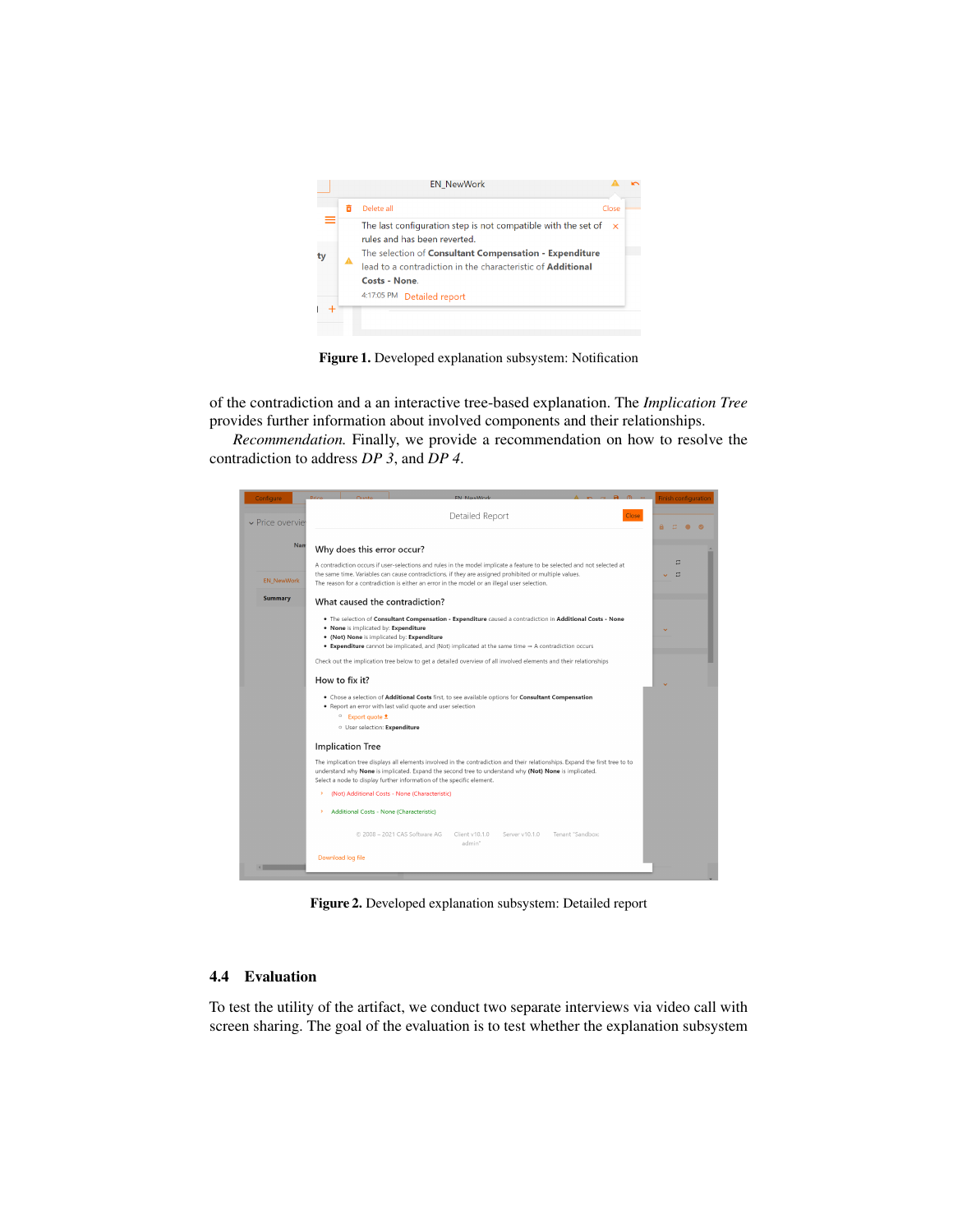provides additional utility for the system. The evaluation consists of two parts. In the first part, we conduct an experiment. To assess the utility, we confront the evaluands with a configuration task and a set of instructions on how to respond to contradictions. In the second part, we ask the participants to provide additional feedback. We did not use the problem instances for the development or testing of the artifact. They present real-world problems users of the product configurator currently face. However, they are modified for privacy reasons and to fit the scope of this work. We conduct the experiment with two employees from CAS. Both participants have experience in the use of the end-user interface. For better comparability only participant *Mu* had access to the explanation subsystem for the first part of the evaluation. Participants *Mu*, and *Lambda* had access to the explanation subsystem for the second part of the evaluation.

For the first experiment, the participants have to configure a product according to a predefined set of attributes. The configuration task is designed to trigger a contradiction. Among others, the participants have to assign the value *4* to the variable *Lead Time*. However, the *Type of Product - Single Contract* implies values of five or higher for *Lead Time*. The characteristic *Type of Product* is a default value and cannot be changed. Therefore, users get a contradiction if they try to assign the value *4* to *Lead Time*. Figure 3 visualizes the rule responsible for the contradiction. In case of a contradiction, the participants have to report an error and modify the configuration to resolve the contradiction. The error report examines whether the participants understand the problem at hand. The resolution of the contradiction assesses the ability of the participants to resolve the contradiction based on the available information. Since users are unable to modify the rules, they have to modify the configuration. However, their goal is to reduce the deviations from the predefined configuration task to a minimum.



Figure 3. Rule responsible for contradiction

In the second part of the evaluation, we ask the participants to provide additional feedback on different components of the explanation subsystem. For this purpose, we present the explanation subsystem to both participants.

Results. In the experiment, we assess how well the participants understand the problem. During the configuration task, the participants triggered a contradiction. The first observation we made is the formulation of the problem description. Both participants used the same template for the error report. They had to fill in the name of the product, the configuration step that caused the contradiction, the expected behavior, and the last valid configuration. The error report the participants provided only differed in *expected behavior*. Mu expected a specific variable value, while Lambda expected *no error*. This indicates a better understanding of the problem for Mu. In the second task, the participants had to generate a similar but valid offer. The part of the experiment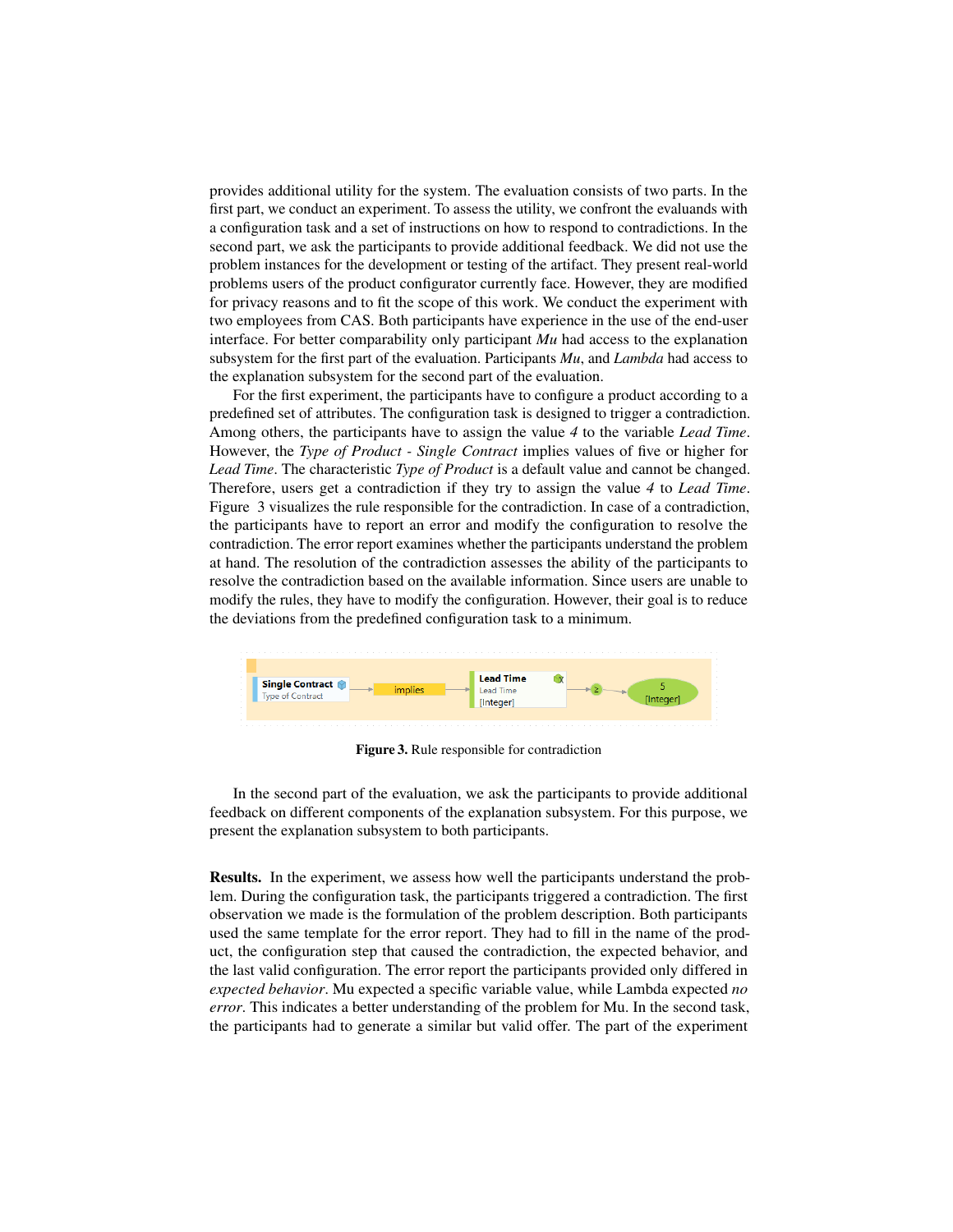disclosed the problem discussed in *awareness of problem*. End-users do not receive feedback on *why a contradiction occurs*. Lambda tried several options to create an offer but failed. In our experiment, this led to dissatisfaction and consumed a lot of time. Mu, however, had a different approach and used information from the explanation subsystem to identify the problem and create an offer. While this approach was more successful, it was also relatively time-consuming. Mu stated that parts of the explanation, to be precise the implication tree, was not intuitive neither easy to understand. This was due to the complex structure of the implication tree. Feedback from the second part of the evaluation further indicates a comprehensibility problem with the tree-based explanation.

We infer that the implementation of the design principles indicates an improved end-user problem-understanding. However, the weaknesses in the implication tree point out a need for improvement of the implication of design principle 4 - the presentation of information at different levels of abstraction and detail to reduce complexity and improve comprehensibility.

### 5 Discussion

In this Section we discuss the results of this paper. Furthermore, we highlight the limitations and contributions and present implications for future work.

The goal of this paper is to derive design knowledge for user-centric explanations in constraint-based expert systems. To answer the research question, we analyze user desiderata and issues to derive design principles. We derive desiderata from recent publications and formulate issues based on a series of expert interviews. This work shows that users tend to distrust artificial systems due to low transparency and low comprehensibility of the overall system. We propose a global explanation to address the described issues. The global explanation allows the users to understand how the system work and therefore builds trust and (global) transparency. The global explanation was also well received in the evaluation of the artifact.

Furthermore, we found that users have difficulties comprehending the system's reasoning in case of a contradiction. They do not understand *why* a contradiction occurs. To address this issue, we provide a local explanation that provides the user with selected information on the contradiction. Thereby, we improve transparency and comprehensibility of specific reasoning steps.

Moreover, we identify the issue that users need some form of guidance or recommendation to resolve upcoming contradictions. Therefore, we propose that systems should assist the user in the resolution with the provision of a contrastive explanation. This principle was well-received during the evaluation and helped the user to resolve a contradiction.

Additionally, we identify the problem that users have difficulties comprehending complex contradictions. However, at the same time, they require detailed information. We propose the general provision of information relevant for the explanation subsystem at different levels of abstraction and detail. This allows the explanation subsystem to provide detailed information while maintaining comprehensibility.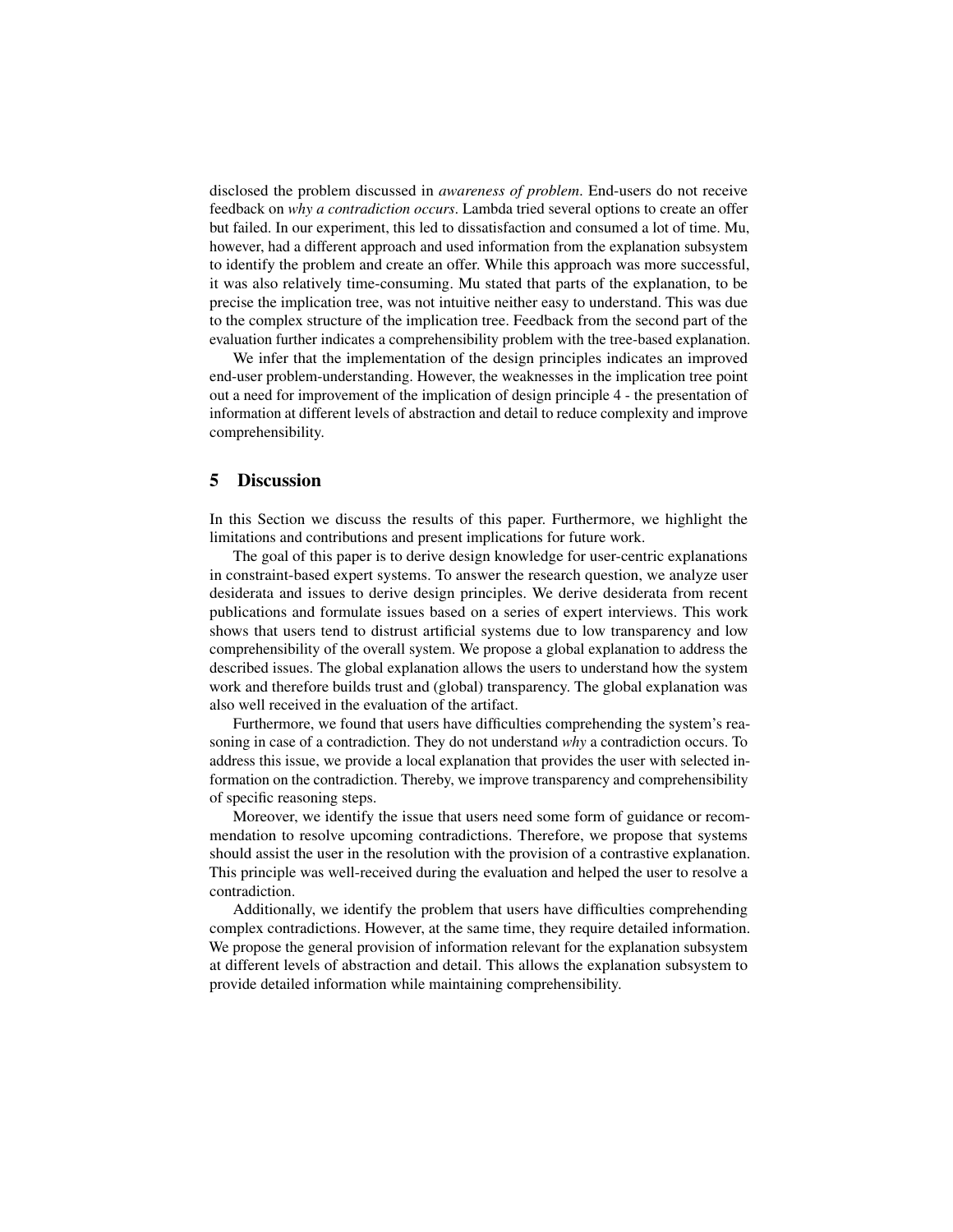#### 5.1 Contributions

In addition to the explanation subsystem itself, we derived design principles that serve as guidelines for future design and development processes of explanation subsystems. The evaluation indicates that the implementation of the design principles improves the end-user's understanding of contradictions. We acknowledge that none of the design principles propose any new explainability approaches. However, to our knowledge, the proposal of the combination of global, local, and contrastive explanations at various levels of abstraction and detail is a new and promising design approach.

#### 5.2 Limitations

In this Section, we describe the limitations of this work and discuss the generality of the results. We structure the order of the limitations according to the DSR phases. In *awareness of the problem* we conducted ten expert interviews which is rather small. Furthermore, none of the interviewees were *real* end-users of the Configurator Merlin. To assure that all problems are identified correctly, we want to conduct further interviews that include real end-users in the next DSR iteration. However, we argue that we can approximate user needs based on the diverse domain knowledge of all experts. Furthermore, we noticed that few problems were repeatedly stated. Therefore, we cannot say with certainty how much additional knowledge will be gained in future interviews.

During the *development* phase, we used different problem instances that can trigger a contradiction. However, each new problem instance posed new challenges and sometimes bugs. Therefore, we need to test the developed explanation subsystem with more real problem instances to guarantee a bug-free system.

Another problem is that we conducted the *evaluation* with two participants. This sample size is too small to give statistically valid statements. Therefore, the results of the evaluation can only function as an indicator for the next DSR iteration. Furthermore, we conducted the evaluation via an online video call using screen sharing. This has the limitations that we could not guarantee the same environment for the experiment, e.g., different internet speeds or a second monitor. Additionally, the evaluands were employees from CAS. Both had to solve an end-user problem instance. But none of the evaluands is an end-user, e.g., salesperson. However, both evaluands have experience in the use of the product configurator. Therefore, we argue that they are still a viable choice. However, for future work, we want to thoroughly evaluate the artifact with *real* end-users.

Another limitation we identified during the evaluation is that the evaluands perceived the implication tree as *unintuitive* and *hard to understand*. Therefore, future work should assess the implementation of design principles 2 and 4 - *the provision of an interactive local explanation* - and the design principles themselves.

#### 5.3 Future Work

The evaluation showed that participants had difficulties understanding the interactive local explanation. Therefore, future work should focus on the design of detailed in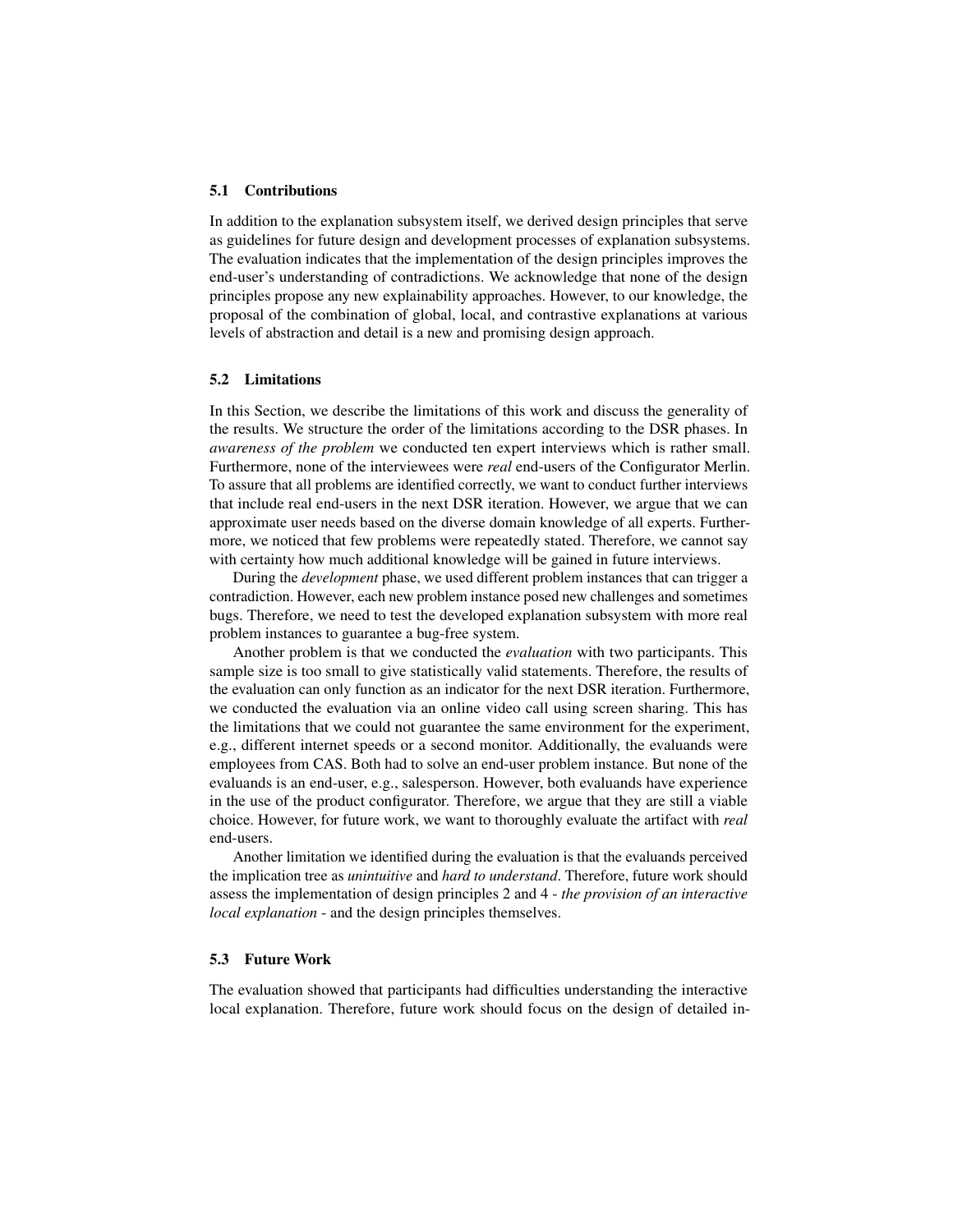teractive local explanations. Our work showed that it is especially hard to design a detailed explanation that is still comprehensible. Research suggest that explanations should be *selected* out of a number of causes [\[16\]](#page-13-14). However, it is very hard to select the right amount of causes due to different levels of expertise. We suggest that future work should assess new approaches on how to present detailed causal information in a comprehensible way. An interesting approach could be to use step-wise explanations as proposed by [\[13\]](#page-13-11). The process could be further enhanced by assessing how users use step-wise explanations to *select* or focus on specific explanation steps.

Another issue we faced is that the expert system cannot verify the reasoning steps. Future work should therefore assess different verification options. One way would be to collect data during each configuration process. This could guide end-users in case of an incorrect configuration step and give specific recommendations based on previous configuration tasks. A different approach would be to train a machine learning model based on labeled data. Data could be generated using interactive labeling during the configuration process.

### 6 Conclusion

The lack of understanding for reasoning processes in constraint-based expert systems causes huge inefficiencies in business processes. However, current research focuses on ML-based systems and neglect the importance of the social sciences and user-centricity. Furthermore, there is a lack of commonly agreed-on design principles.

To address this issue, we derived design knowledge for user-centric explanations in constraint-based expert systems. We address the research problem with a full iteration of the DSR paradigm. In the first phase, we derived desiderata and issues for expert interviews and a literature review. The most significant issue for users is the lack of comprehensibility. Based on design requirements we derived from the issues and desiderata, we derived four design principles. Design principles 1-3 state that explanation subsystems should provide a global, local, and contrastive explanation. The explanations themselves should provide selected information on different levels of detail and abstraction (design principle 4).

We developed an artifact to implement and evaluate the design principles and requirements. We evaluated the artifact and, therefore, the design principles in two steps. First, we conducted an experiment to test the utility of the artifact for end-users. Second, we asked the participants to provide additional feedback for the artifact. The evaluation indicates that the artifact increases the overall utility of the system. However, the participants perceived the interactive tree-based explanation as too complex and unintuitive. As a result, we need to reassess the related design principles and explore different methods for local explanations in the next DSR iteration. Furthermore, future work could assess the suitability of tree-based explanations in the field of XAI.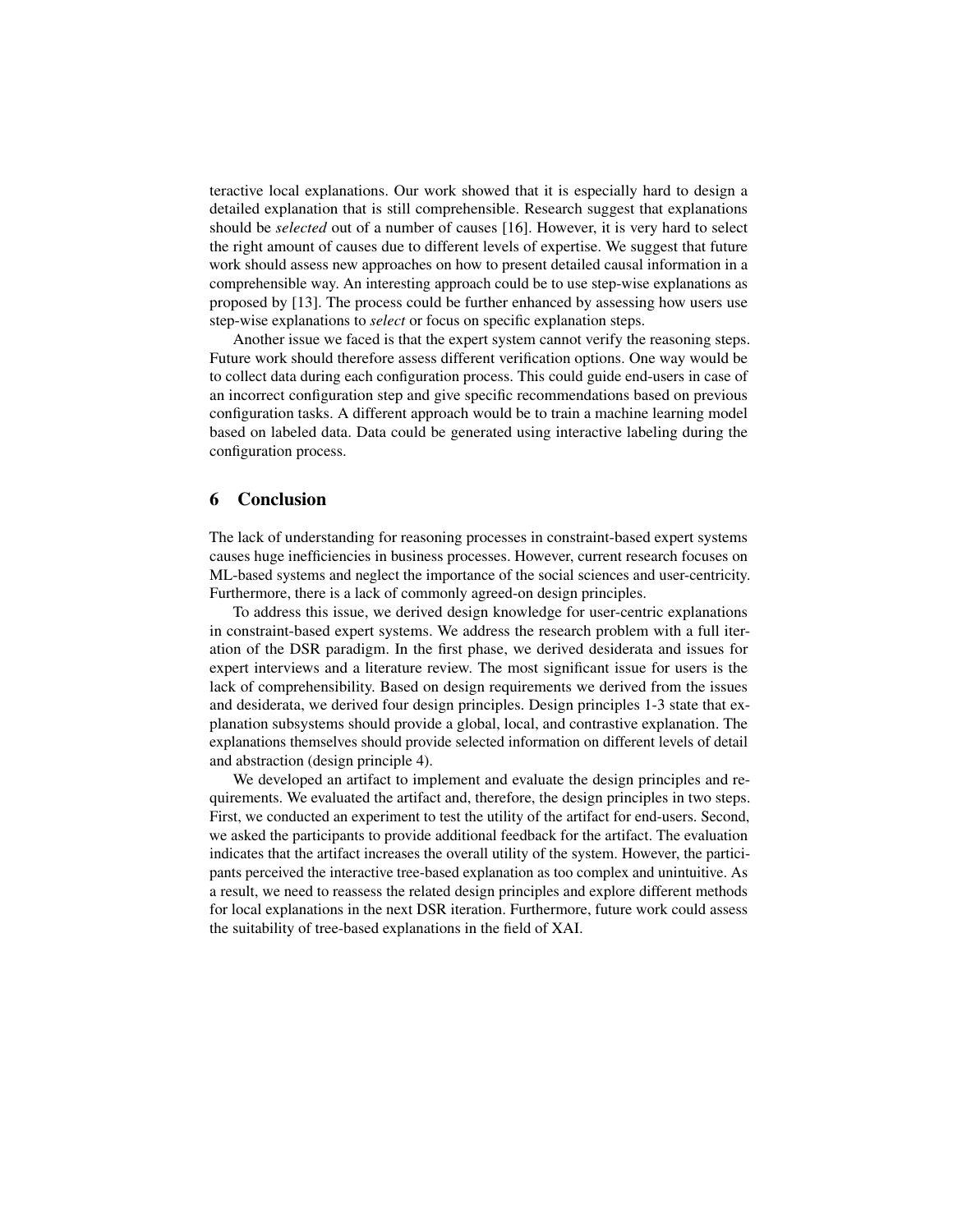# References

- <span id="page-13-0"></span>1. Yoon, Y., Guimaraes, T., O'Neal, Q.: Exploring the factors associated with expert systems success. MIS Quarterly 19(1), 83–106 (1995)
- 2. Zhang, L., Pan, Y., Wu, X., Skibniewski, M.J.: Expert Systems, pp. 201–230. Springer Singapore, Singapore (2021)
- <span id="page-13-1"></span>3. Shang, Y.: 5 - expert systems. In: CHEN, W.K. (ed.) The Electrical Engineering Handbook, pp. 367–377. Academic Press, Burlington (2005)
- <span id="page-13-2"></span>4. Jackson, P.: Introduction to Expert Systems. Addison-Wesley Longman Publishing Co., Inc., USA, 3rd edn. (1998)
- <span id="page-13-3"></span>5. Adamczyk, B.S., Szejka, A.L., Canciglieri, O.: Knowledge-based expert system to support the semantic interoperability in smart manufacturing. Computers in Industry 115, 103161 (2020)
- <span id="page-13-4"></span>6. Amiri, M., Ardeshir, A., Fazel Zarandi, M.H.: Fuzzy probabilistic expert system for occupational hazard assessment in construction. Safety Science 93, 16–28 (2017)
- <span id="page-13-5"></span>7. Bowen, J., Likitvivatanavong, C.: Question-generation in constraint-based expert systems (2002)
- <span id="page-13-6"></span>8. Salem, H., Soria, D., Lund, J.N., Awwad, A.: A systematic review of the applications of Expert Systems (ES) and machine learning (ML) in clinical urology. BMC Medical Informatics and Decision Making 21(1), 223 (Jul 2021)
- <span id="page-13-7"></span>9. Neumann, M., Baumeister, J.: A rule-based vs. a model-based implementation of the knowledge system limpact and its significance for maintenance and discovery of ecological knowledge (2002)
- <span id="page-13-8"></span>10. Bowen, J.: Constraint Processing Offers Improved Expressiveness and Inference for Interactive Expert Systems. In: O'Sullivan, B. (ed.) Recent Advances in Constraints. pp. 93–108. Lecture Notes in Computer Science, Springer, Berlin, Heidelberg (2003)
- <span id="page-13-9"></span>11. Friedrich, G., Jannach, D., Stumptner, M., Zanker, M.: Chapter 11 - Knowledge Engineering for Configuration Systems. In: Felfernig, A., Hotz, L., Bagley, C., Tiihonen, J. (eds.) Knowledge-Based Configuration, pp. 139–155. Morgan Kaufmann, Boston (Jan 2014)
- <span id="page-13-10"></span>12. Runte, W.: Enhancing business process management with a constraint-based approach. In: SoMeT (2012)
- <span id="page-13-11"></span>13. Bogaerts, B., Gamba, E., Claes, J., Guns, T.: Step-wise explanations of constraint satisfaction problems. In: 24th European Conference on Artificial Intelligence (ECAI). IOS Press, Netherlands (Jan 2020)
- <span id="page-13-12"></span>14. Langer, M., Oster, D., Speith, T., Hermanns, H., Kästner, L., Schmidt, E., Sesing, A., Baum, K.: What do we want from Explainable Artificial Intelligence (XAI)? - A stakeholder perspective on XAI and a conceptual model guiding interdisciplinary XAI research. Artificial Intelligence 296, 103473 (Jan 2021)
- <span id="page-13-13"></span>15. Barredo Arrieta, A., Díaz-Rodríguez, N., Del Ser, J., Bennetot, A., Tabik, S., Barbado, A., Garcia, S., Gil-Lopez, S., Molina, D., Benjamins, R., Chatila, R., Herrera, F.: Explainable Artificial Intelligence (XAI): Concepts, taxonomies, opportunities and challenges toward responsible AI. Information Fusion 58, 82–115 (Jun 2020)
- <span id="page-13-14"></span>16. Miller, T.: Explanation in artificial intelligence: Insights from the social sciences (2018)
- <span id="page-13-15"></span>17. Liao, Q.V., Gruen, D.M., Miller, S.: Questioning the AI: informing design practices for explainable AI user experiences. CoRR abs/2001.02478 (2020)
- <span id="page-13-16"></span>18. Vaishnavi, V.K., Kuechler, W.: Design Science Research Methods and Patterns. CRC Press (Jan 2015)
- <span id="page-13-17"></span>19. Chowdhary, K.R.: Fundamentals of artificial intelligence. Springer India, New Delhi (Jan 2020)
- <span id="page-13-18"></span>20. Flannery, L.M., Gonzalez, A.J.: Detecting anomalies in constraint-based systems. Engineering Applications of Artificial Intelligence 10(3), 257–268 (Jun 1997)